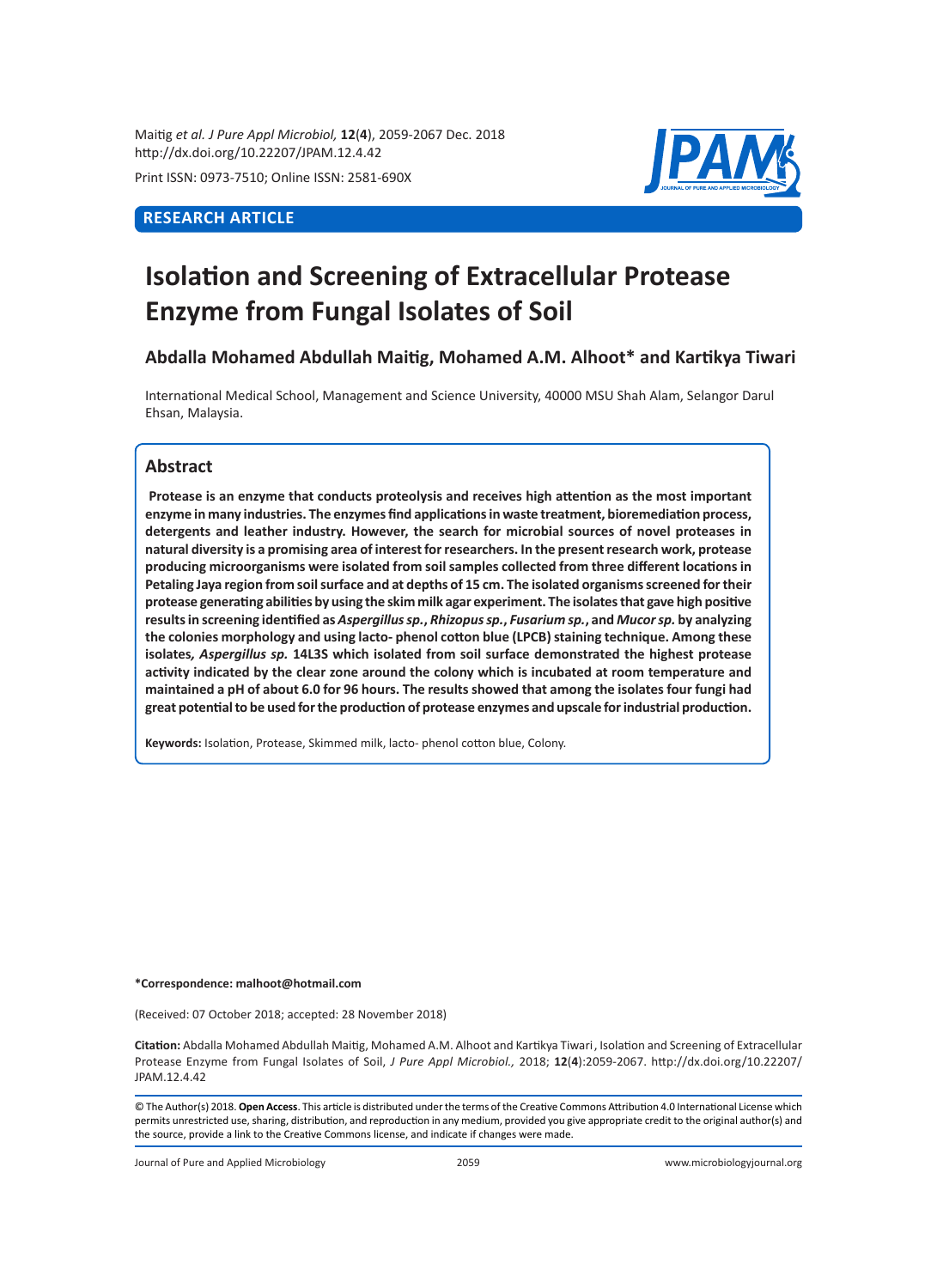#### **INTRODUCTION**

Animals, plants and microorganisms produce protease and have an important role in numerous physiological as well as pathological processes like catabolism of protein, cell growth and migration, blood clotting, estimates of tissue morphogenesis in development, tumor growth and metastasis, inflammation, hormone production, activation of zymogens, and the pharmacologically active peptides from the precursor protein, and that protein transport across the membrane (Sawant & Nagendran., 2014; Souza et al.2015). Extracellular proteases help catalyzes the proteins hydrolysis in the form of minor peptides as well as amino acids for final cells immersion, forming a highly significant step in the nitrogen metabolic processes (Sabotiè & Kos, 2012; Souza et al.2015).

According to a recent study, the vast majority of industrial enzymes currently used are hydrolytic in action, with the use of it in the degradation of natural materials. Protease enzyme remained the dominant type, because of the fact that it is used by the vast majority of the industries.

Proteases (peptidases or proteolytic enzymes) are a group of enzymes that catalyse the hydrolysis of peptide bonds (Aladdin et al., 2017). Protease has been categorized based on several standards, proteases are classified according to the position of the peptide bond cleaved into two major groups as exopeptidases and endopeptidases (El Enshasy et al., 2016; Prassas et al., 2015]. They can also be classified as the acidic range (pH 2.0 to 6.0), neutral (pH 6.0 to 8.0) or alkaline proteases (pH 8.0 to 13.0) (Souza et al., 2015; 10Aladdin et al., 2017)

By emphasis, there are a lot of merits and benefits while using different enzyme biocatalysts with conventional chemicals. Considering that, the most important achievement made by using biocatalysts in preceding periods is chemicalfree industrial processes that contribute to environmental degradation and pollutions (Xu et al., 2011; Sawant & Nagendran, 2014; Kumar & Jain 2017 ).

In other words, they are molecules with a higher amount of substrate specificity of biochemical processes that result in efficient product formation (Xu et al., 2011). For microbes and soil biological activity is considered an active medium with numerous microorganisms that exist in the soil, and they relied on a number of ecological factors (Willey et al., 2009).

The enzyme that carries out proteolysis is the protease which represents almost 60% of the total enzyme markets (Deng et al., 2010; (Xu et al., 2011; Sawant & Nagendran., 2014; Kumar & Jain 2017). This enzyme plays an important role in a variety of applications in the medicine formulations, detergents, leather industry (Paul et al., 2016), and other processes such as waste treatment (Savitha et al., 2011; Sawant & Nagendran., 2014; Souza et al.2015). In addition, the protease has application in food processing, brewing, grain mashing, milk freezes enzyme used to turn milk into products like cheese, and in terms of changing the properties of viscoelastic dough in baking and the production of protein hydrolysates (Veloorvalappil et al., 2013; Kumar & Jain 2017); Kumari et al., 2012).

In the microorganisms, which is the most common source of commercial enzymes due to the nature of their physiology and biochemistry, facile cultural conditions, and ease of manipulation of the cells. Moreover, the fungus is generally considered as a good strain for the production of protease enzymes. They are simpler to be regenerated from mold fermentation broth of the genus *Aspergillus*, *Penicillium,* and *Rhizopus*. They are very valuable for protease production (Vishwanatha et al. 2009; Kumar & Jain 2017).

Fungal protease has attracted the attention of experts of environmental biotechnology since fungi can grow on low-cost substrates and secrete huge quantities of the enzyme into the culture medium. Production of fungal protease has advantages over bacterial protease as mycelium may be easily detached by filtration (Kumar & Jain 2017; Souza et al.2015 Anitha & Palanivel, 2012; Vishwanatha et al., 2010b; Anitha & Palanivelu, 2013).

An early stage in the development of industrial fermentation process isolated different organisms for the production of protease in the large-scale (Germano et al., 2003). In the current investigation, the fungal protease is isolated from soil samples at the surface and a depth of 15 cm under a banana tree.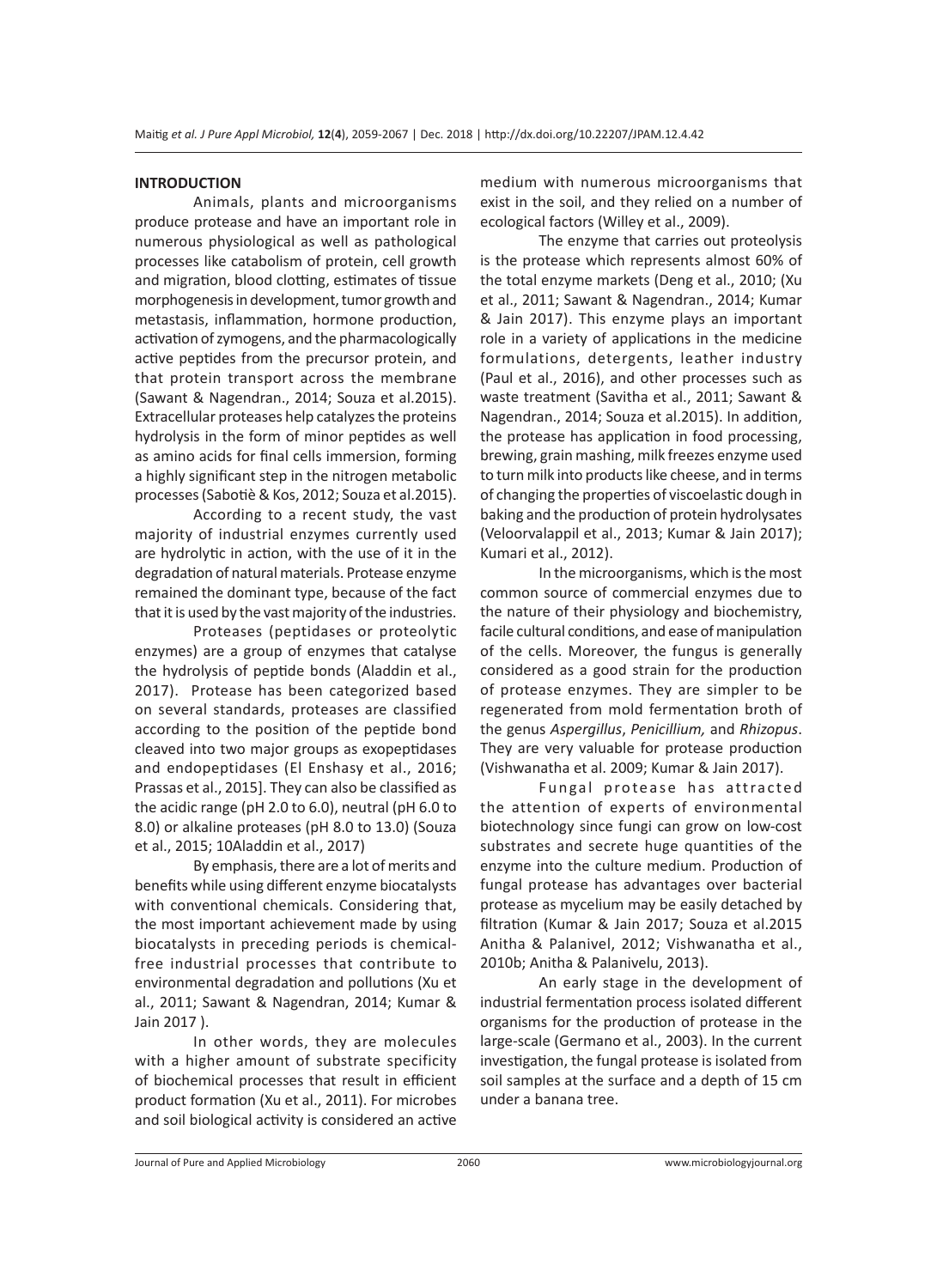#### **METHODOLGY Sample Collection**

The soil samples were collected from the surface of the soil and at a depth of about 15 cm and taken with the help of a sterilized hand trowel was used to collect about 100 g each of the top soil and depths according to Oyeleke et al., (2010). The hand trowel was applied perpendicular to the vertical surface of the profile (Azaz, 2003), where all soil samples were collected in a sealed plastic bag and labeled as sample L1, L2, and L3.

The samples were collected from Persiaran Tropicana Petaling Jaya Jalan BU 11/17 (L1) loring 14/47 Petaling Jaya (L2) behind Surau Assamad Jalan PJU 1A/4A- Petaling Jaya Malaysia (L3) as shown in table 1, all the samples specially collected under the banana trees. The samples kept at 4ºC until process.

### **Soil samples**

Soil samples of Persiaran Tropicana Petaling Jaya Jalan BU 11/17 (L1) were lowlying area and the soil saturated with moisture waterlogged, While other soil samples from loring 14/47 Petaling Jaya (L2) and behind Surau Assamad Jalan PJU 1A/4A-Petaling Jaya (L3) were sandy and dry.

#### **Isolation and purification of fungi**

The serial dilution technique are used for the isolation of fungi from the soil (Kutateladze et al., 2016**;** Waksman, 1922) The twenty-five grams of the soil samples were mixed with a solution 225 ml of 1% peptone water (Choudhary & Jain, 2012a; Sharpley, 1966**;** Mohanasrinvasan et al., 2012) with some modification.

Five screw cap test tubes with nine ml distilled water were autoclaved and arranged into the laminar flow hood for further processing, and serial dilutions were made from  $10^{-1}$ ,  $10^{-3}$ , and  $10^{-5}$ . First, third and fifth dilution were used to obtain fungal colonies. Then one milliliter (1ml) of soil suspension from the third dilution was taken and spread on the Potato Dextrose Agar (PDA) media plates using a glass rod spreader, sterilized by dipping in 70 % ethanol and flaming. The plates were incubated at room temperature (27°C) for 5 days, after spreading (Oyeleke et al., 2010; Choudhary & Jain, 2012).

A mixture of various soil-borne fungi was grown on PDA medium, and a single spore of each fungus transferred to new PDA medium, plate by a sterilized needle for isolation of pure culture. After ensuring purity, the cultures were subcultured on PDA plates and allowed to grow for a period of 5-7 days and subsequently stored at 4ºC as stock cultures (Cappuccino & Sherman, 2008; Mohanasrinvasan et al., 2012).

#### **Potato dextrose agar (PDA) preparation**

Suspend 39 g of the Potato Dextrose Agar (PDA) medium (Oxoid, England) in 1000 ml of distilled water. Autoclaved at 121°C for 15 minutes then poured into plates. The plates were sterilized in fume hood cabinet.

#### **Preparation of Skim Milk Agar (SMA)**

Skim milk agar medium (Oxoid, England) is used for primary screening of protease producing fungi by mixing 25 g of nonfat dry milk was mixed with 250 ml of distilled water. The mixture was stirred thoroughly and autoclaved at 121°C for 15 min. The pH of the medium adjusted by using the pH meter (OMEGA, England) maintained at pH 6, the suspension of 2.5% agar (Oxoid, England) used for solidification were autoclaved at 121°C for 15 min. For plating, skim milk and agar solutions were held in a water bath at 50°C and then the skim milk was poured into the agar flask and mixed thoroughly. To restrict the bacterial growth 1 mg/1000 ml ampicillin (Duchefa Brochemie B.A, Netherlands) was added to the media. The skim milk agar was poured quickly into plates then kept at 4°C until used (Pailin et al., 2001; Mohanasrinvasan et al., 2012).

#### **Lacto phenol cotton blue**

Lactophenol Cotton Blue stain was used (Sigma-Aldrich, Germany) to study the microscopic characteristics of fungi, a drop of lactophenol solution was placed onto a clean slide. The needles were sterilized in the bunsen burner, the small amount of fungal culture was removed from the edge of the colony with taken a little of the agar medium together with the fungus. The fungal culture was spread onto a slide by using second needle in order to tease out the fungal structures. The needles sterilised in bunsen flame (Holt et al., 1994; Leck, 1999; Mohanasrinvasan et al., 2012). **Screening for protease production** 

Skim milk agar medium is used for screening of protease production by fungi (Namasivayam & Nirmala , 2013; Ayob & Simarani, 2016; Vijayaraghavan & Vincent, 2013). The pure culture isolates were streak on the skim milk agar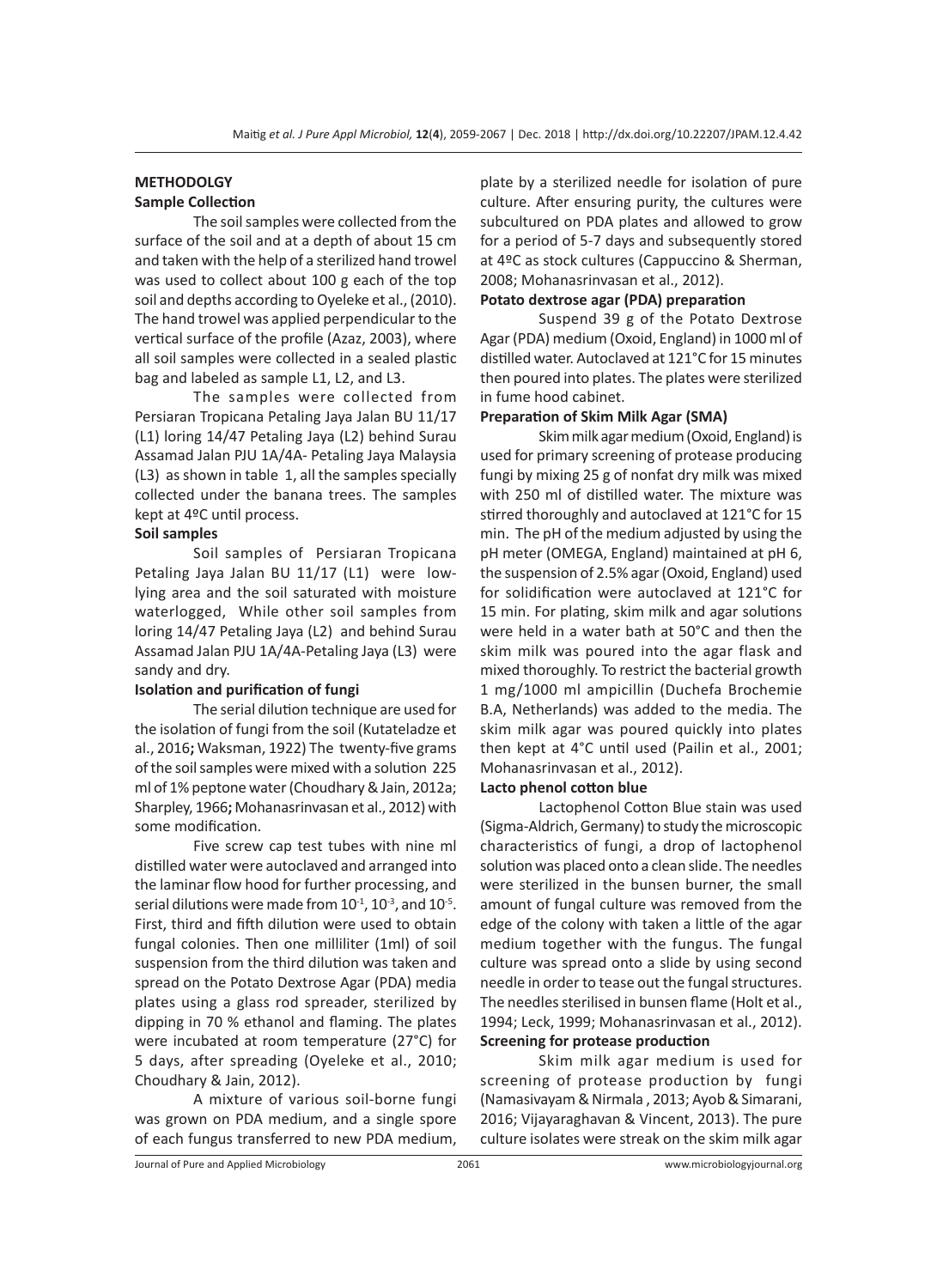plates and incubated at room temperature (27°C) for four days. Then the appearance of clear zone in the medium around the colony indicates protease activity. The zones diameter were measured in mm and results are recorded (Warcup, 1950; Abe et al., 2015). The enzymatic index (EI) expressed as R/r, which R is the degradation zone diameter and r is the colony diameter (Hankin & Anagnostakis, 1975; Abe et al., 2015). The species that exhibits maximum clear zone selected for further identification.

#### **Identification of isolated fungi**

The isolated fungi were subcultured on PDA and allowed to grow and sporulation. Then from their colony and morphological characteristics, the fungi were identified. Lactophenol cotton blue stain used as the mounting fluid. The slides observed under the microscope then fungi were identified by following the mycological literature (Mohanasrinvasan et al., 2012; Bradner et al., 1999). The following morphological characteristics evaluated the colony growth (length, width, presence or absence of aerial mycelium, colony color, a presence of wrinkles and furrows, and pigment production) (Tarman et al., 2011). The

**Table 1.** Different soil samples from Petaling Jaya*.*

characteristics were compared with the standard description in Bergey's manual of determinative bacteriology (Holt et al., 1994; Malloch, 1981).

#### **RESULTS**

The fungal isolates were isolated using PDA agar plates was incubated at room temperature (27°C) for five days. Forty four (44) fungi were isolated from the soil samples as in Table 2. The isolates had different morphological characteristics, different colony colors and different colony sizes. The average incubation time was five days to observe the full growth on the agar plates. The total of 44 fungal isolates were isolated from different soils, collected from (L1) [Persiaran Tropicana Petaling Jaya Jalan BU 11/17] gives the highest isolates number of about 19 isolates (from surface with at depths 15cm), while location three (L3) [Jalan PJU 1A/4A- Petaling Jaya] which had 13 isolates and the lowest number of isolates studied at location two (L2) [loring 14/47 Petaling Jaya]. The surface of the soil showed the higher number of isolates in comparison with the 15 cm depth in the soil (Table 2).

| Site                                                            | Code             |
|-----------------------------------------------------------------|------------------|
| Persiaran Tropicana Petaling Jaya Jalan BU 11/17( surface)      | L <sub>1</sub> S |
| Persiaran Tropicana Petaling Jaya Jalan BU 11/17, (15 cm depth) | L <sub>1</sub> D |
| loring 14/47 Petaling Jaya, (surface)                           | L <sub>2</sub> S |
| loring 14/47 Petaling Jaya, (15 cm depth)                       | L2D              |
| Jalan PJU 1A/4A- Petaling Jaya (surface)                        | L <sub>3</sub> S |
| Jalan PJU 1A/4A- Petaling Jaya (15 cm depth)                    | 13D              |

| Table 2. Location of soil samples |  |  |  |
|-----------------------------------|--|--|--|
|-----------------------------------|--|--|--|

| Sample           | Number of<br>isolates | Location                       | Percentage of<br>total isolates |
|------------------|-----------------------|--------------------------------|---------------------------------|
| L1S              | 11                    | Persiaran Tropicana Petaling   |                                 |
|                  |                       | Jaya Jalan BU 11/17            | 25%                             |
| 11D              | 8                     | Persiaran Tropicana Petaling   |                                 |
|                  |                       | Jaya Jalan BU 11/17            | 18.18%                          |
| L <sub>2</sub> S | 7                     | loring 14/47 Petaling Jaya     | 15 %                            |
| L2D              | 5                     | loring 14/47 Petaling Jaya     | 11.36 %                         |
| L <sub>3</sub> S | 7                     | Jalan PJU 1A/4A- Petaling Jaya | 15 %                            |
| L <sub>3</sub> D | 6                     | Jalan PJU 1A/4A- Petaling Jaya | 13 %                            |
| Totals           | 44                    |                                |                                 |

\*S= soil surface, D=15 cm depth in soil, L=location

Journal of Pure and Applied Microbiology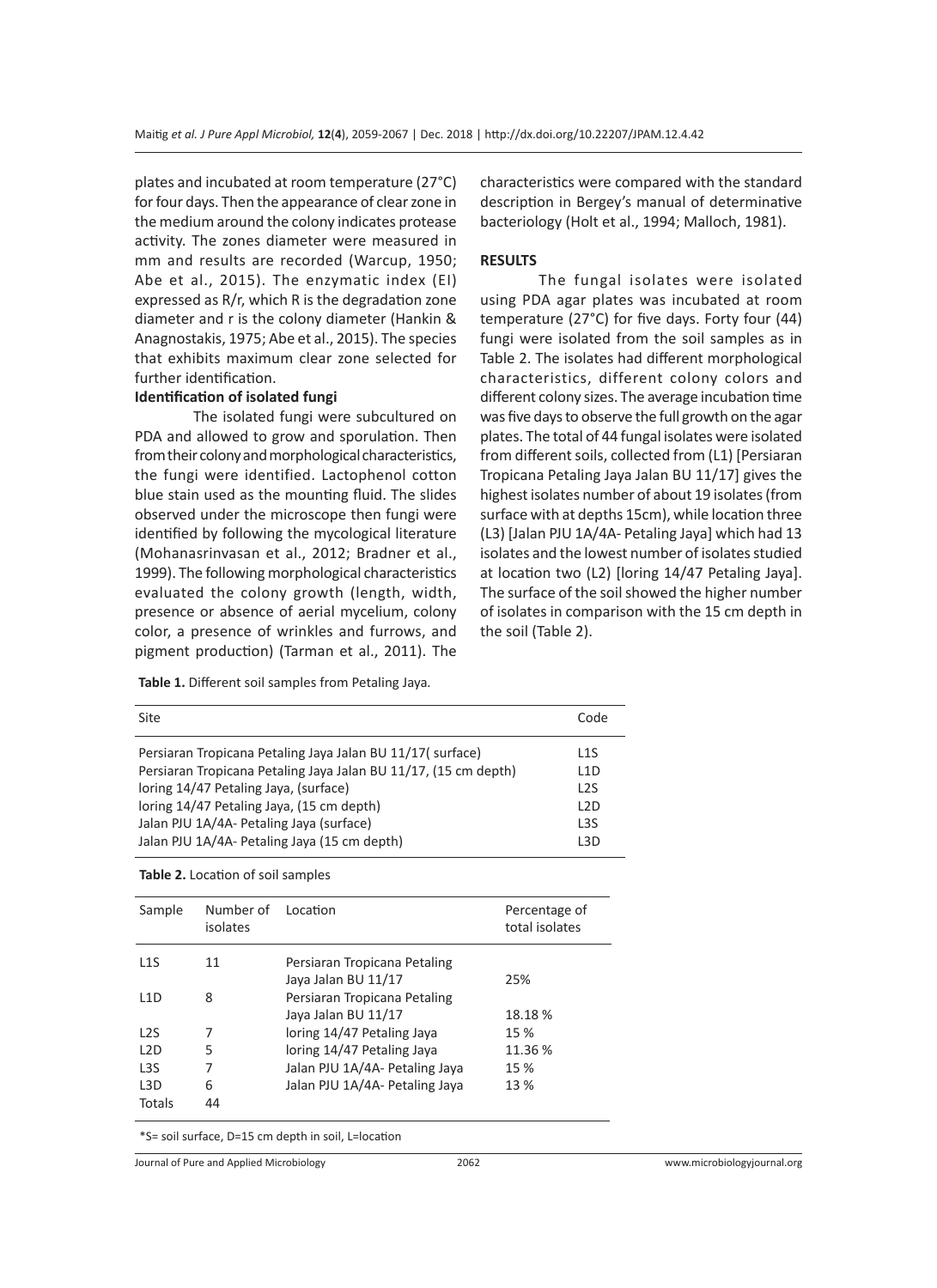The fungal isolates were screened for their ability to produce protease enzymes. Majority of the isolates showed protease production activity as shown in Table 3. The maximum production observed after 96 hours. Based on the skim milk agar experiment for protease detection, total of eight isolates from the soil at 15 cm depth exhibited protease production activity while seven isolates from the surface produced high protease enzymes. Among the protease producing fungi, six were isolated from location two (loring 14/47 Petaling Jaya), five from location three (Jalan PJU 1A/4A- Petaling Jaya), and four samples isolated from location one (Persiaran Tropicana Petaling Jaya Jalan BU 11/17). Isolate 14L3S demonstrated the highest protease activity followed by 6L1D,

5L2S and 9L2D as seen by the clear zone around the colonies (Figure 1). At 48 hours 14L3S isolate zone was 12.75 mm and increased to 15.75 mm after 72 hrs, then reached to 17 mm after 96 hrs. 17L1D did not show any protease production activity at 48 hrs, while the protease production started after 72 hrs to finally reach 3.25 mm after 96 hrs.

Fungi 8L2D and 10L1D did not develop any significant increasing in the protease production from the 48 hrs till 96 hrs. Fungi 9L2D protease activity increased more than 100% after 96 hrs of incubation. All the protease producing isolates showed clear zones around their colonies with variation in the diameters as in Table 3.



Fig. 1. Clearance Zone diameter around the fungal isolates A) 14L3S, B) 6L1D, C) 5L2S, and D) 9L2D.

Journal of Pure and Applied Microbiology 2063 www.microbiologyjournal.org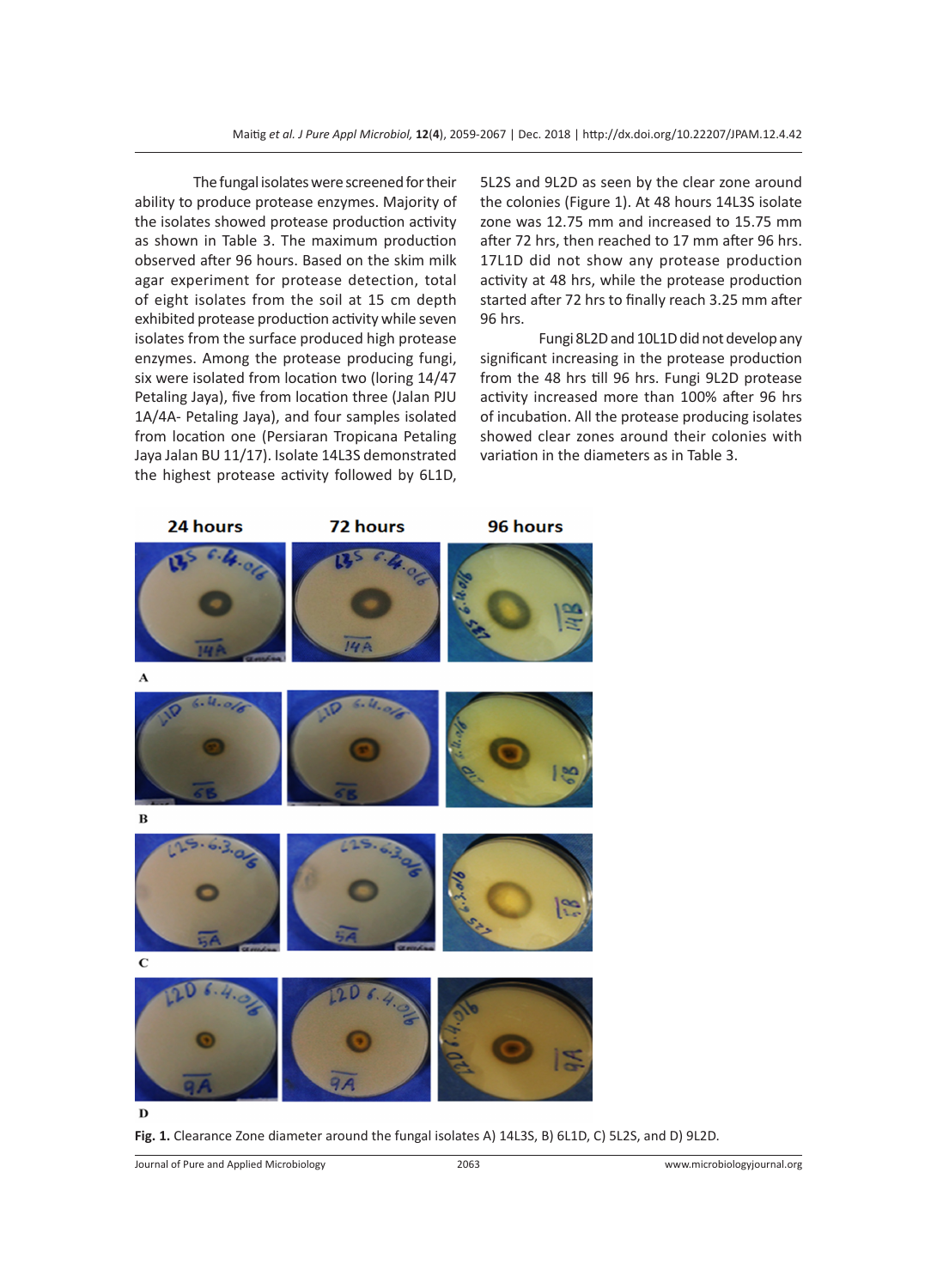The enzyme activity was estimated by the presence of a clear zone around the colonies. Among 15 fungi which shows protease activity,

| <b>Table 3.</b> Clearance zone diameter around the fungal |  |
|-----------------------------------------------------------|--|
| colonies                                                  |  |

| Isolates          | Protease activity Diameter of the<br>Zone clearance (mm) |        |        |  |  |
|-------------------|----------------------------------------------------------|--------|--------|--|--|
|                   | 48 hrs                                                   | 72 hrs | 96 hrs |  |  |
| 1L3S              | 3                                                        | 4      | 4.5    |  |  |
| 2L3D              | 2.5                                                      | 6.75   | 7.5    |  |  |
| 3L <sub>2</sub> D | 1.25                                                     | 2.75   | 4.0    |  |  |
| 4L <sub>2</sub> D | 2.75                                                     | 3.25   | 4.75   |  |  |
| <b>5L2S</b>       | 6.25                                                     | 8      | 11.5   |  |  |
| 6L1D              | 4                                                        | 10     | 13.25  |  |  |
| 8L <sub>2</sub> D | 6.5                                                      | 7      | 7.0    |  |  |
| 9L <sub>2</sub> D | 4.25                                                     | 5      | 9.75   |  |  |
| 10L1D             | $\mathcal{P}$                                            | 2.25   | 2.5    |  |  |
| 11L1S             | 3.5                                                      | 3.75   | 7.0    |  |  |
| 14L3S             | 12.75                                                    | 15.75  | 17     |  |  |
| 15L3S             | 1.75                                                     | 1.75   | 2.0    |  |  |
| 17L1D             | 0                                                        | 1.5    | 3.25   |  |  |
| 18L2S             | 5.5                                                      | 4.25   | 5.75   |  |  |
| 19L3S             | 3.5                                                      | 4.5    | 3.0    |  |  |

the isolate 14 L3S exhibited the highest of enzyme activity (2.09) based on the ratio of diameter of clearing zone and colony, while the isolate 19 L3S showed the lowest activity (1.07) as in Table 4.

The fungal isolates from the different soil samples were examined by using the lactophenol cotton blue (LPCB) wet mount preparation method in compensation with their morphological characteristics. Out of 15 isolates that showed protease activity, four were identified as follows, 14L3S isolate identified as *Aspergillus. sp*, isolate 6L1D belonged to *Rhizopus. sp*, isolate 5L2S belonged to *Fusarium. sp*, and isolate 9L2D identified as *Mucor. sp* (Table 5).

For the identification of isolated fungal species which shows highest production of extracellular protease were done based on macroscopic and microscopic characteristics as shown in isolate 14L3S as *Aspergillus sp.,* isolate 6L1D *Rhizopus sp,* isolate 5L2S *Fusarium sp,* isolate 9L2D also *Fusarium sp.* The identified fungal samples are listed in table 5.

The production of protease enzyme at different time, which shows the highest production by *Aspergillus sp.* at 96 hours followed by *Rhizopus sp., Fusarium sp., Mucor sp.*

\*S= soil surface, D=15 cm depth in soil, L=location

**Table 4.** Enzyme index of the 15 positives isolated from surface and depths of soil

| <b>Isolates</b>   | Clear zone<br>diameter (mm) |       | Colony<br>diameter (mm) |       | Enzyme index $(EI) =$<br>Clear zone diameter/<br>Colony diameter |       |     |      |      |
|-------------------|-----------------------------|-------|-------------------------|-------|------------------------------------------------------------------|-------|-----|------|------|
|                   |                             |       |                         |       | Incubation hours                                                 |       |     |      |      |
|                   | 48                          | 72    | 96                      | 48    | 72                                                               | 96    | 48  | 72   | 96   |
| 1L3S              | 13.5                        | 17.5  | 24                      | 10.5  | 13.5                                                             | 19.5  | 1.3 | 1.29 | 1.23 |
| 2L3D              | 7.25                        | 10.5  | 18                      | 4.75  | 3.75                                                             | 10.5  | 1.5 | 2.8  | 1.71 |
| 3L <sub>2</sub> D | 8.75                        | 12    | 17                      | 7.5   | 9.25                                                             | 13    | 1.2 | 1.29 | 1.30 |
| 4L <sub>2</sub> D | 11                          | 15.75 | 23.25                   | 8.25  | 12.5                                                             | 18.5  | 1.3 | 1.26 | 1.29 |
| 5L2S              | 13.5                        | 19    | 29                      | 7.25  | 11                                                               | 18    | 1.9 | 1.72 | 1.61 |
| 6L1D              | 11                          | 20.5  | 26                      | 7.0   | 10.5                                                             | 12.75 | 1.6 | 1.95 | 2.03 |
| 8L <sub>2</sub> D | 13.75                       | 21.25 | 35.5                    | 7.25  | 14.25                                                            | 28.5  | 1.9 | 1.49 | 1.24 |
| 9L <sub>2</sub> D | 12                          | 16.75 | 23.5                    | 7.75  | 11.75                                                            | 13.75 | 1.5 | 1.42 | 1.70 |
| 10L1D             | 8.0                         | 10.5  | 13.5                    | 6.0   | 8.25                                                             | 11.0  | 1.3 | 1.27 | 1.22 |
| 11L1S             | 10.5                        | 15.75 | 26.75                   | 7.0   | 12.0                                                             | 19.75 | 1.5 | 1.31 | 1.35 |
| 14L3S             | 19.25                       | 24.75 | 32.5                    | 6.5   | 9.0                                                              | 15.5  | 3.0 | 2.75 | 2.09 |
| 15L3S             | 7.25                        | 11.25 | 16.25                   | 5.5   | 9.5                                                              | 14.25 | 1.3 | 1.18 | 1.14 |
| 17L1D             | 6.0                         | 8.0   | 12.0                    | 6.0   | 6.5                                                              | 8.75  | N   | 1.23 | 1.37 |
| 18L2S             | 15.75                       | 20    | 28.75                   | 10.25 | 15.75                                                            | 23    | 1.5 | 1.26 | 1.25 |
| 19L3S             | 10.5                        | 22.25 | 42                      | 7.0   | 17.75                                                            | 39    | 1.5 | 1.25 | 1.07 |

Journal of Pure and Applied Microbiology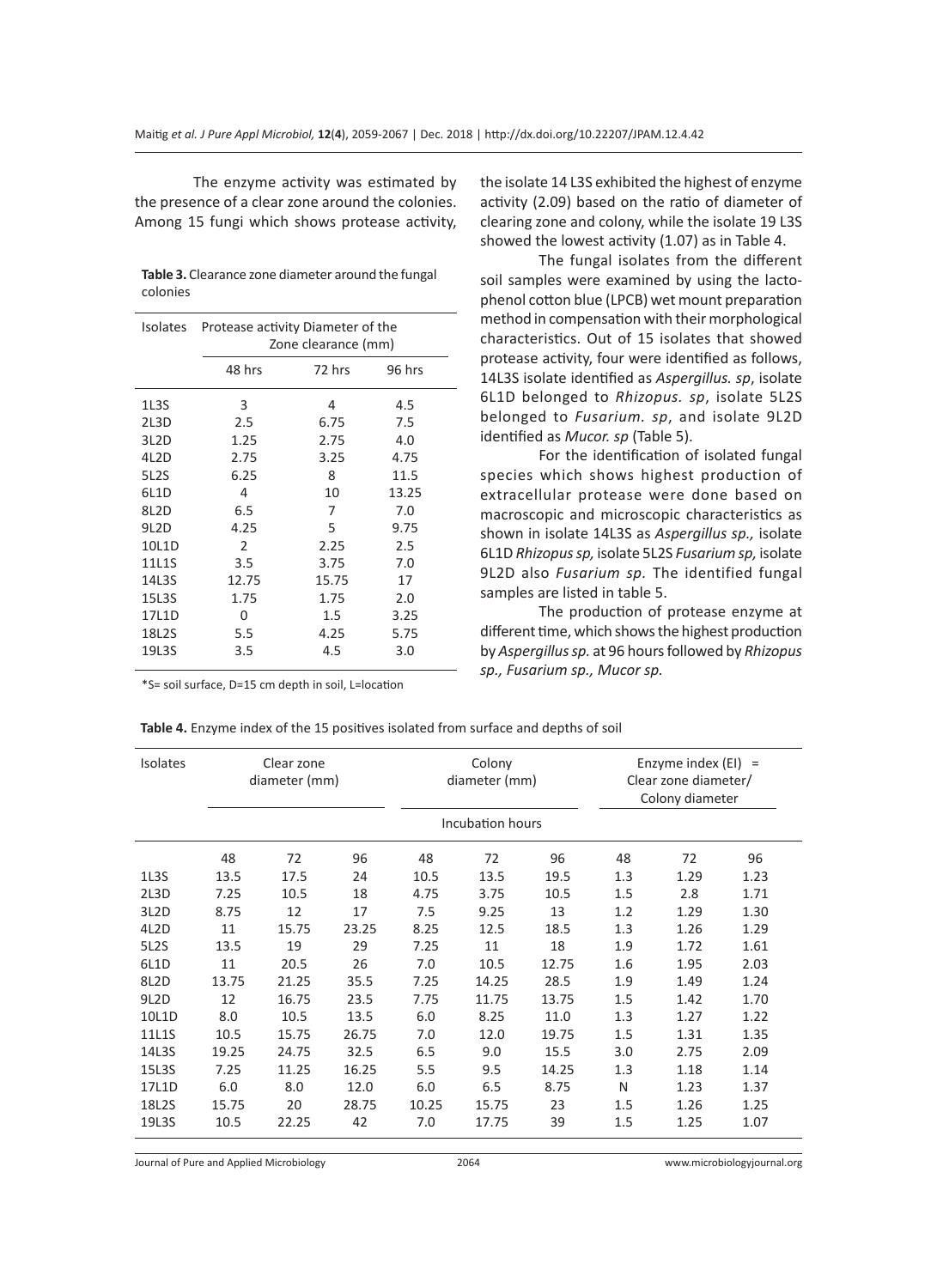**Table 5.** Identification of isolated fungi

| Isolates code                            | Fungi                                                     |
|------------------------------------------|-----------------------------------------------------------|
| 14L3S<br>61 1 D<br><b>5L2S</b><br>91 2 D | Aspergillus sp.<br>Rhizopus sp<br>Fusarium sp<br>Mucor sp |

#### **DISCUSSION AND CONCLUSION**

In the current study, a total of 44 fungi were isolated from six soil samples, and the focus is to choose fungi that have different characteristics. Fungal strains belonging to different genera and exhibited variation in protease activity. Isolates identified from their morphological characteristics, *Aspergillus sp*. colonies are green to gray and small, *Rhizopus sp*. has a large white settlement, *Fusarium sp*. also white, but a small colony, and *Mucor sp*. a colony of medium size white and yellow on the back.

Results of the clear zone around the isolates showed that *Aspergillus sp*. shows highest protease activity compared with other isolates in this study. The area formed by the digestion of proteins with multiple protease enzymes produced by the isolates, sources of protein are from skimmed milk added to it to determine the production of protease by strains, zone showed greater digestibility higher activity (Cappuccino & Sherman, 2008). The protease enzymes activity increased from 48 hrs to 96 hrs of incubation and after the point that the production of enzyme was forced to stop because there is no increase in the emission zone is observed. This may be caused by nutrient stress, aging culture, accumulation of toxic end products, and moderate protein degradation by protease.

The *Aspergillus niger* showed maximum activity at a temperature of 27°C, maximum protease production was also observed at 32° C is shown by the size of the zone around the colonies (Dubey et al., 2010). . The study found that the protease activity showed maximum activity at pH 6 media used for the experiment. Results clearly showed that the fungus isolated prefer a lower pH for growth and protease production. But in another study reported (Tharwat et al., 2014) that *Aspergillus. fumigatus* showed that the optimum pH is 11. Hussain et al. (2010) have found that the optimum pH is from 7-11 for the production of serine protease by *Aspergillus terreus*. Optimum protease activity from *Aspergillus oryzae* was found at pH 8-9 (Samarntarn et al., 1999). In another study, the optimal pH of 7 has been reported to *Aspergillus flavus* (Dubey et al., 2010), but Ali (1992) have found that the optimum pH is 6 for the protease produced by *Aspergillus fumigatus*, it is similar to our study, the *Aspergillus sp*. protease showed the highest activity at pH 6.

In the current study, a total of 44 fungi were isolated from six different samples, and the focus is to choose fungi that have different characteristics in order to avoid repeating the isolates from the soil surface and 15 cm deep. Fungal isolates belonging to different genera and variation exhibited in protease activity. Protease which has been produced from the isolated fungi, *Aspergillus sp*. isolated from the surface using room temperature (27°C) provided high production in a relatively short incubation period.

Our research revealed that the fungi isolated from the soil in three different locations under banana trees has protease activity determined by skim milk agar method. Based on the microscopic observations, the 14L3S fungi isolate was identified as *Aspergillus sp.*, then 6L1D fungi isolate was identified as *Rhizopus sp*, after that 5L2S fungi isolate was identified as *Fusarium sp.*, and 9L2D fungi was identified as *Mucor sp*. *Aspergillus sp.* resulted in the highest production of the active protease as indicated by the halo hydrolysis zone formed around the colony. This study has given a hint that microbial wealth of protease producing fungi isolated from soil can harness for biotechnological processes.

#### **REFERENCES**

- 1. Abe CA, Faria CB, de Castro FF, de Souza SR, Santos FC, da Silva CN, Tessmann DJ, Barbosa-Tessmann IP. Fungi isolated from maize (Zea mays L.) grains and production of associated enzyme activities. *International journal of molecular sciences*. 2015; **16**(7):15328-46.
- 2. Aladdin A, Alsaheb RA, Pareek A, Othman NZ, Malek RA, El Enshasy HA. Biotechnological Aspects and Pharmaceutical Applications of Bacterial Proteases. *Der Pharmacia Lettre*. 2017; **9**(2):9-20.
- 3. Ali OA. Formation of proteases by Aspergillus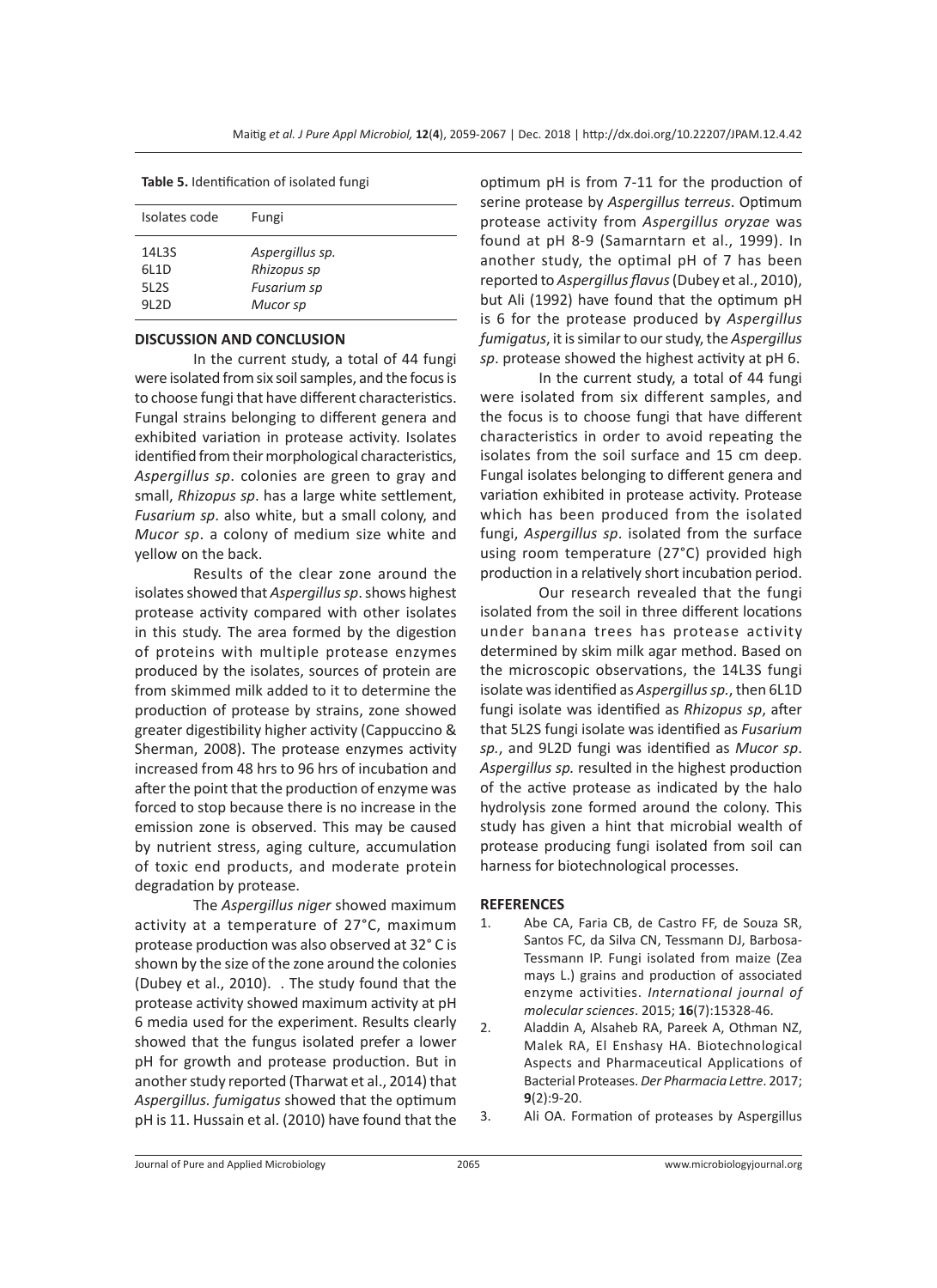fumigatus and Pencillium sp. *King Saud University–Science*. 1992; **4**(2):127-36.

- 4. Anitha TS, Palanivelu P. Purification and characterization of an extracellular keratinolytic protease from a new isolate of Aspergillus parasiticus. Protein expression and purification. 2013; **88**(2):214-20.
- 5. Anitha TS, Palanivelu P. Production and characterization of keratinolytic protease (s) from the fungus, Aspergillus parasiticus. *International Journal of Research in Biological Sciences.* 2012; **2**:87-93.
- 6. AZAZ AD. Investigation of the Microfungal Flora of the Bird Paradise National Park in Bandýrma, Balýkesir (Turkey). *Turkish Journal of Biology*. 2003 May 5; **27**(2):117-23.
- 7. Ayob FW, Simarani K. Endophytic filamentous fungi from a Catharanthus roseus: Identification and its hydrolytic enzymes. *Saudi Pharmaceutical Journal*. 2016; **24**(3):273-8.
- 8. Bradner JR, Gillings M, Nevalainen KM. Qualitative assessment of hydrolytic activities in Antarctic microfungi grown at different temperatures on solid media. *World Journal of Microbiology and Biotechnology*. 1999; **15**(1):131-2.
- 9. Cappuccino JG, Sherman N. Microbiology: A laboratory Manual. (Tenth Edit). Boston: Pearson Education; 2008.
- 10. Choudhary V, Jain PC. Isolation and identification of alkaline protease producing fungi from soils of different habitats of Sagar and Jabalpur District (MP). *J. Acad. Indus. Res.* 2012; **1**(3):106.
- 11. Dubey, R., Adhikary, S., Kumar, J., & Sinha, N. Isolation, Production, Purification, Assay and Characterization of Alkaline Protease Enzyme from Aspergillus Niger and Its Compatibility with Commercial Detergents. *Developmental Microbiology and Molecular Biology*. 2010; **1**(1), 75–94.
- 12. El Enshasy H. Production of Cysteine Proteases by Recombinant Microorganisms: A Critical Review. Yeast. *Journal of Pharmacy and Biological Sciences*. 2016; **11**(2) 35-40.
- 13. Germano S, Pandey A, Osaku CA, Rocha SN, Soccol CR. Characterization and stability of proteases from Penicillium sp. produced by solid-state fermentation. *Enzyme and microbial technology.* 2003; **32**(2):246-51.
- 14. Hankin L, Anagnostakis SL. The use of solid media for detection of enzyme production by fungi. *Mycologia.* 1975; **1**:597-607.
- 15. Holt JG. Krieg. NR, Sneath, PHA, Staley, JT, dan William, ST. Bergey's Manual of Determinative Bacteriology. 1994 (W. R. Hensyl, Ed.) (Ninth

Edit). Philadelphia: Lippincott Williams & Wilkin.

- 16. Hussain A, Manan A, Zubair H, Mirza B. Purification and characterization of alkaline proteases from Aspergillus terrus. *J. Chem. Soc. Pak.* 2010; **32**(4):497-504.
- 17. Jisha VN, Smitha RB, Pradeep S, Sreedevi S, Unni KN, Sajith S, Priji P, Josh MS, Benjamin S. Versatility of microbial proteases. *Advances in enzyme research.* 2013; **1**(03):39.
- 18 Kumar L, Jain SK. A Review on Environmental Pollution Mitigation by Fungal Proteases. Research & Reviews: *A Journal of Microbiology and Virology.* 2017; 7(3):32-7.
- 19. Kumari M, Sharma A, Jagannadham MV. Religiosin B, a milk-clotting serine protease from Ficus religiosa. *Food chemistry.* 2012; **131**(4):1295-303.
- 20. Kutateladze LY, Zakariashvili NG, Jobava MD, Burduli TA, Sadunishvili TA. Microscopic fungi spread in different types of soils in Western Georgia. *Annals of Agrarian Science*. 2016; **14**(3):227-32.
- 21. Leck A. Preparation of lactophenol cotton blue slide mounts. *Community Eye Health*. 1999; **12**(30):24.
- 22. Malloch D. Moulds, their isolation, cultivation, and identification. *University of Toronto Press*. 1981.
- 23. Mohanasrinivasan V, Shankar V, Elizabeth R, Soumya AR, Devi CS. Isolation, screening and identification of protease producing fungi from rhizosphere soil and optimisation of pH, incubation time and inducer concentration for enhanced protease production. *International Journal of Pharma and Bio Sciences*. 2012; **3**(2):784-793.
- 24. Namasivayam SK, Nirmala D. Evaluation of organic waste liquor media for the production of alpha amylase using Aspergillus niger. *Peak J. Biotechnol*. 2013; **1**(2):7-11.
- 25. Oyeleke SB, Egwim EC, Auta SH. Screening of Aspergillus flavus and Aspergillus fumigatus strains for extracellular protease enzyme production. *Journal of Microbiology and Antimicrobials*. 2010; **2**(7):83-7.
- 26. Paul T, Jana A, Mandal AK, Mandal A, Mohpatra PK, Mondal KC. Bacterial keratinolytic protease, imminent starter for NextGen leather and detergent industries. *Sustainable Chemistry and Pharmacy*. 2016; **3**:8-22.
- 27. Pailin T, Kang DH, Schmidt K, Fung DY. Detection of extracellular bound proteinase in EPS producing lactic acid bacteria cultures on skim milk agar. *Letters in applied microbiology*. 2001; **33**(1):45-9.